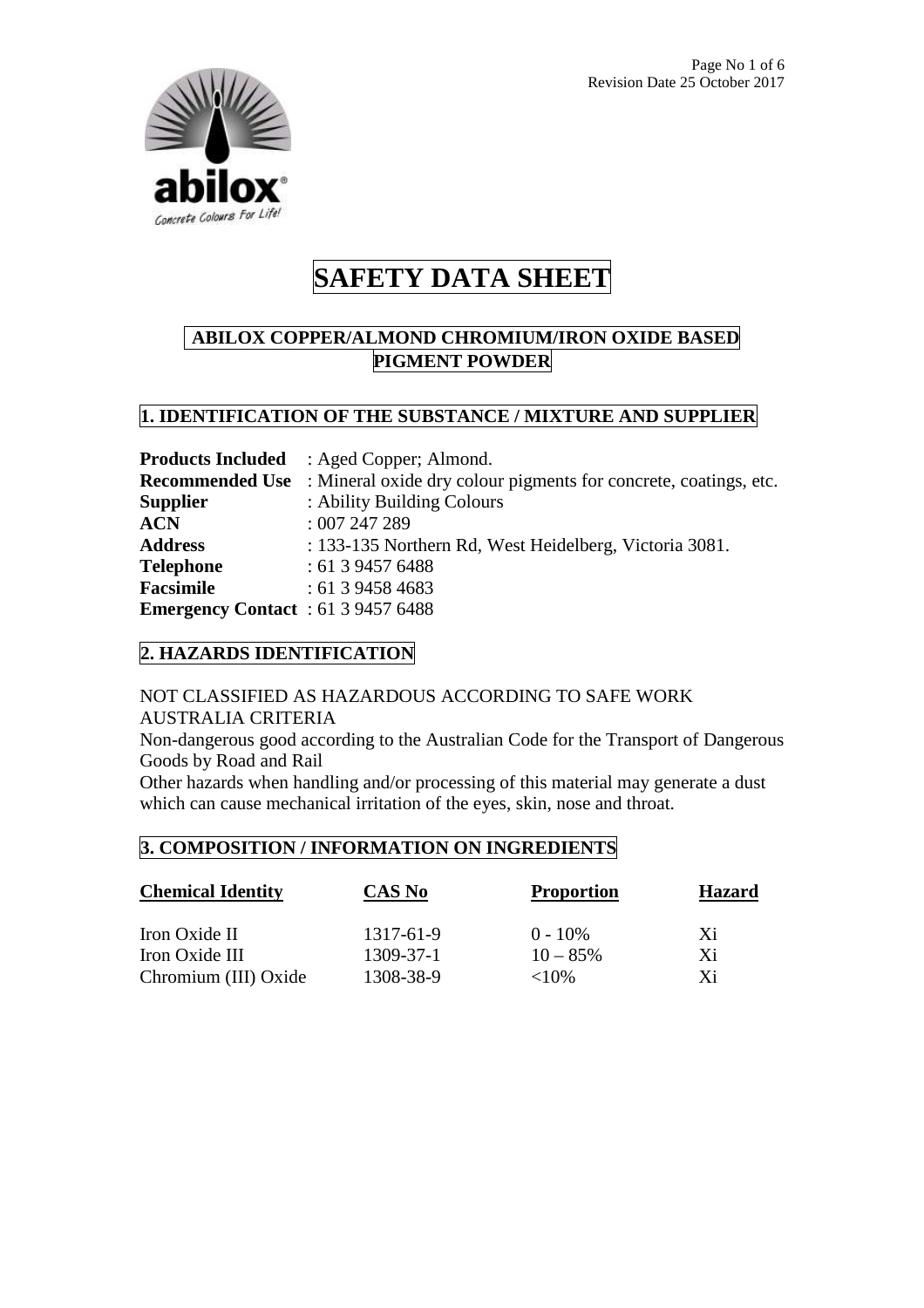# **ABILOX COPPER/ALMOND CHROMIUM/IRON OXIDE BASED PIGMENT POWDERS**

| 4. FIRST AID                |                                                                                                                                                                                                                          |
|-----------------------------|--------------------------------------------------------------------------------------------------------------------------------------------------------------------------------------------------------------------------|
| <b>Ingestion</b>            | : If swallowed and patient is conscious, wash out mouth with<br>water and have patient drink 1-2 glasses of water or milk.<br>DO NOT give anything by mouth to unconscious patient.<br>Seek immediate medical attention. |
| Eye                         | : Immediately flush with fresh water for at least 15 minutes.<br>Ensure adequate flushing by separating eyelids with fingers.<br>Seek immediate medical attention.                                                       |
| <b>Skin</b>                 | : Wash thoroughly with soapy water. Remove contaminated<br>clothing and footwear and wash before reuse or storage.<br>Seek medical attention if irritation or discomfort occurs.                                         |
| <b>Inhalation</b>           | : Move immediately to fresh air and if necessary apply artificial<br>respiration. If breathing difficulty give oxygen.<br>Seek medical attention.                                                                        |
| <b>First Aid Facilities</b> | : Eyewash should be available in workplace.                                                                                                                                                                              |
| <b>Advice to Doctor</b>     | : Treat symptomatically.                                                                                                                                                                                                 |

Poison Information centers in each State capital city can provide additional assistance for scheduled poisons. (Phone Australia 131 126)

# **5. FIRE FIGHTING MEASURES**

| Fire/explosion hazard: Product is not flammable.                                        |
|-----------------------------------------------------------------------------------------|
| <b>Fire Fighting advice</b> : Ensure use of SCBA units and full protective equipment to |
| avoid contact with potential of metal fumes.                                            |
| <b>Extinguishing Media:</b> Water spray, dry chemical, carbon dioxide or appropriate    |
| foam according to surrounding fire.                                                     |
| <b>Decomposition Products:</b> May include metal fumes in smoke, carbon monoxide        |
| and dioxide (from small component organic compounds).                                   |
| Small amount( $\langle 0.1\% \rangle$ Cr) may revert to hexavalent chromium if          |
| product is exposed to high-elevated temperatures.                                       |
|                                                                                         |

## **6. ACCIDENTAL RELEASE MEASURES**

| <b>Spills and disposal</b> | : Ensure protective overalls, gloves and safety goggles are worn   |
|----------------------------|--------------------------------------------------------------------|
|                            | by cleanup personnel. Approved respirators/ dust masks should      |
|                            | be worn.                                                           |
|                            | Remove unnecessary personnel from immediate area.                  |
|                            | Carefully sweep spillage together to allow collection.             |
|                            | Avoid raising dust.                                                |
|                            | Collect spillage into appropriately labeled containers for         |
|                            | storage awaiting reuse or disposal via the local waste facility as |
|                            | per required legislation.                                          |
|                            | Thoroughly wash the area with water to complete.                   |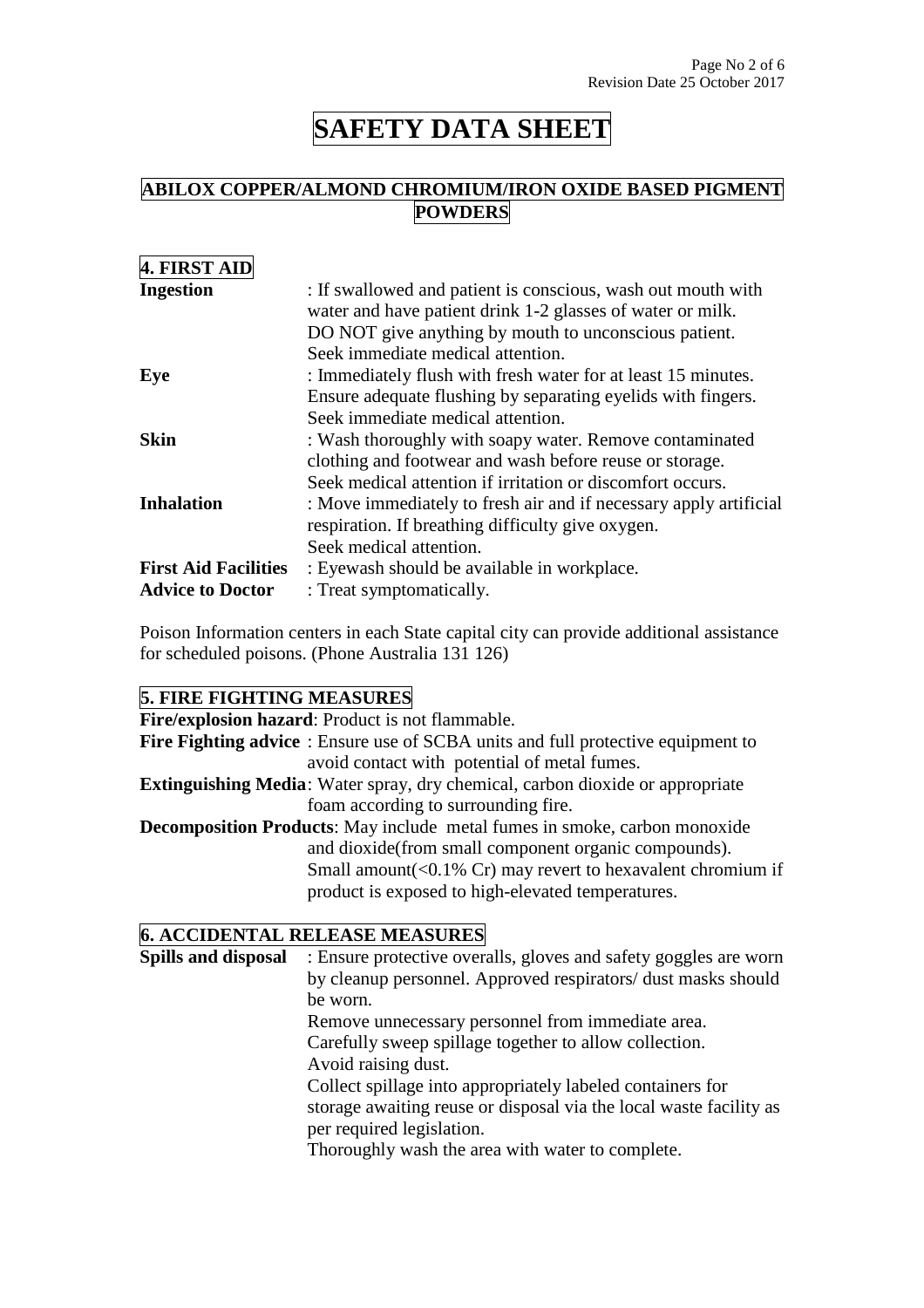### **ABILOX COPPER/ALMOND CHROMIUM/IRON OXIDE BASED PIGMENT POWDERS**

# **7.HANDLING AND TRANSPORT**

| <b>Safe Handling</b> | : Store product in a dry area                                        |  |
|----------------------|----------------------------------------------------------------------|--|
| <b>Information</b>   | and ensure all containers are sealed when not in use.                |  |
|                      | Refer to product label.                                              |  |
|                      | <b>Precautions for Use</b> : Only to be used as per recommended use. |  |

### **8.EXPOSURE CONTROLS AND PERSONAL PROTECTION**

| <b>Exposure Standards:</b>                        |                                                             |                                                                                           |  |
|---------------------------------------------------|-------------------------------------------------------------|-------------------------------------------------------------------------------------------|--|
|                                                   | For Iron                                                    | TLV (ACGIH) = $5 \text{ mg/m}^3$                                                          |  |
|                                                   |                                                             | For Chromium (III) PEL (OSHA) = $0.5 \text{ mg/m}^3$ (TWA)                                |  |
|                                                   |                                                             | TLV (ACGIH) = $0.5 \text{ mg/m}^3$ (TWA)                                                  |  |
|                                                   |                                                             | <b>Engineering Controls:</b> Ensure effective ventilation (exhaust and/or natural) at the |  |
|                                                   |                                                             | workplace is adequate to avoid dust in the immediate vicinity.                            |  |
|                                                   |                                                             | <b>Personal Protection</b> : Wear full overalls, gloves and safety goggles when handling  |  |
|                                                   |                                                             | the product. Use particulate respirator (NIOSH type N95 or 100)                           |  |
|                                                   | filters).                                                   |                                                                                           |  |
| Avoid skin and eye contact as well as inhalation. |                                                             |                                                                                           |  |
|                                                   | Always wash hands before eating, drinking, smoking or using |                                                                                           |  |
| the toilet.                                       |                                                             |                                                                                           |  |
|                                                   |                                                             | Wash any contaminated clothing or protective equipment                                    |  |
|                                                   | before reuse or storage.                                    |                                                                                           |  |

### **9. PHYSICAL AND CHEMICAL PROPERTIES**

| <b>Appearance</b>                         | : Light to dark green coloured powder. No odour. |
|-------------------------------------------|--------------------------------------------------|
| <b>Specific Gravity</b>                   | : Approx. $5$                                    |
| <b>Bulk Density</b>                       | $:600 - 800$ kg/m <sup>2</sup>                   |
| <b>Vapour Pressure</b>                    | : Not applicable                                 |
| pH, $@50 g/l$                             | $: 5.5 - 7.5$                                    |
| <b>Boiling Point</b>                      | : Not applicable                                 |
| <b>Melting Point</b>                      | $\therefore$ 1000 °C (softening)                 |
| <b>Solubility</b>                         | : Insoluble in water.                            |
| <b>Flash Point</b>                        | : Not applicable                                 |
| <b>Flammability Limits: Not flammable</b> |                                                  |

### **10. STABILITY**

**Stability / Polymerisation**: Stable

**Incompatible materials** 

**and conditions** : Avoid contact with strong acids and alkalis as well as lithium and glycerol.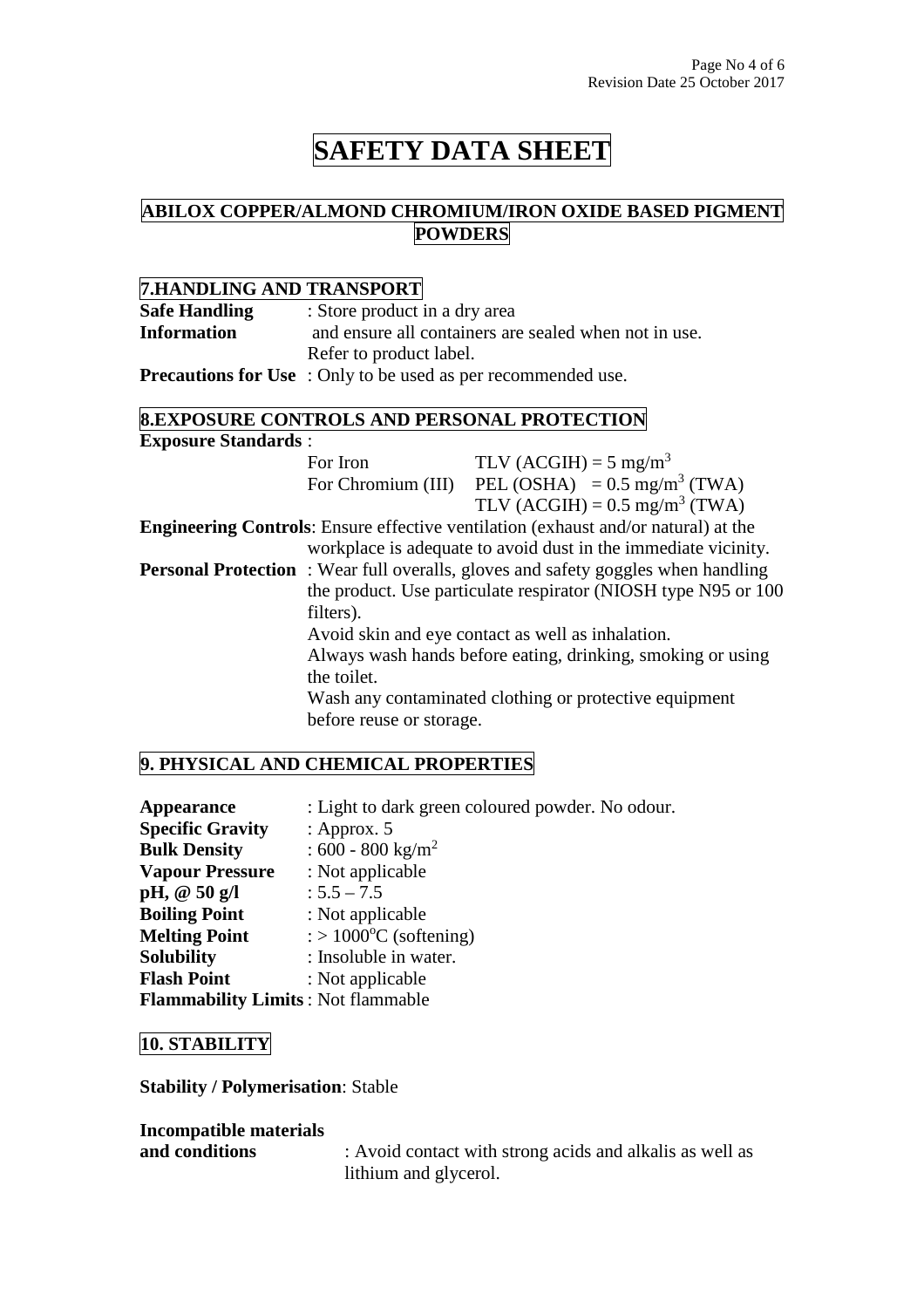### **ABILOX COPPER/ALMOND CHROMIUM/IRON OXIDE BASED PIGMENT POWDERS**

#### **11. Toxicological Information**

No adverse health effects are expected if the product is handled in accordance with this Safety Data Sheet and the product label. Symptoms that may arise if the product is mishandled are –

#### **Acute Effects**:

.

| <b>Ingestion</b>  | : May cause gastro-intestinal upset with nausea, vomiting and diarrhea.                    |
|-------------------|--------------------------------------------------------------------------------------------|
| Eye               | : May cause irritation to the cornea with resulting redness and pain to                    |
|                   | the eye. Physical damage may also occur due to particulate matter.                         |
| Skin              | : May cause mild irritation to the skin with prolonged contact.                            |
| <b>Inhalation</b> | : If dust inhaled, may cause irritation to the throat and respiratory tract                |
|                   | resulting in coughing and shortness of breath.                                             |
|                   | May also cause metal fume fever, which is characterised by flu-like                        |
|                   | symptoms with metallic taste, fever, chills, cough and chest pain.                         |
|                   | <b>Chronic Effects:</b> Long term exposure to iron has resulted in mottling of the lungs – |
|                   | Siderosis. This is considered a benign pnuemoconiosis and does not                         |
|                   | ordinarily cause significant physiological impairment.                                     |
|                   | Long-term eye exposures may stain the eyes and leave "rust rings".                         |
|                   | Prolonged or repeated skin contact may produce dermatitis.                                 |
|                   |                                                                                            |

#### **Toxicology**:

No data available.

No known carcinogenic, mutagenic or reproductive/developmental effects but it is considered that these materials have not been thoroughly investigated.

### **12. ECOLOGICAL INFORMATION**

| <b>Environmental Fate</b> : Avoid contaminating waterways.      |
|-----------------------------------------------------------------|
| Product not expected to biodegrade in soil nor to significantly |
| bioaccumulate.                                                  |
|                                                                 |

**Aquatic Toxicity** : No data available.

**Terrestrial Toxicity** : No data available.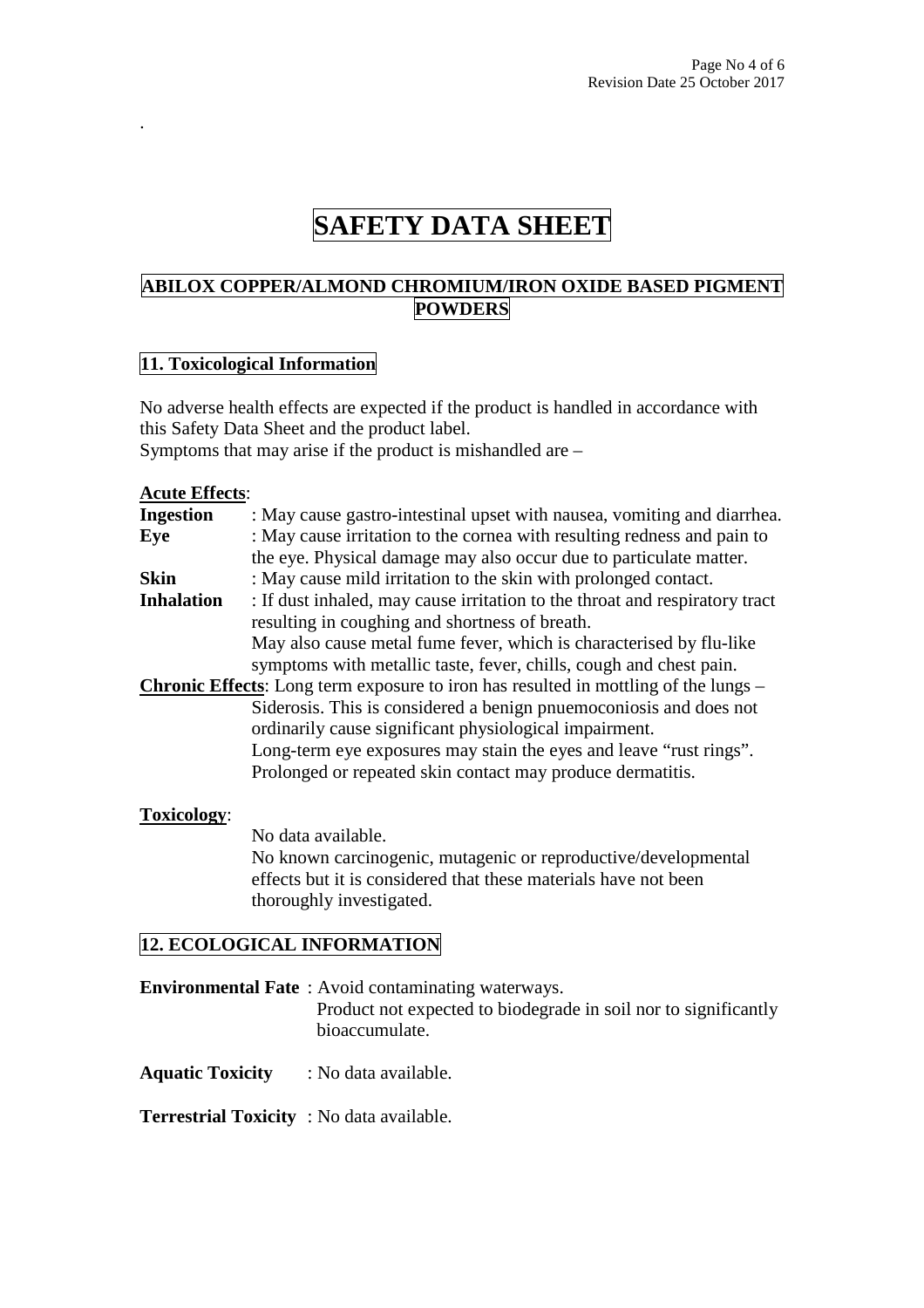# **ABILOX COPPER/ALMOND CHROMIUM/IRON OXIDEBASED PIGMENT POWDERS**

# **13. DISPOSAL CONSIDERATIONS**

Dispose of the product as per local regulations. Ensure containers are effectively cleared of product and disposed of according to local authority requirements.

#### **14. TRANSPORT INFORMATION**

Is not classified as a Dangerous Good by the Criteria of the Australian Dangerous Goods Code (ADG Code) for Transport by Road and Rail.

| <b>UN Number</b>                                   | : Not applicable |  |
|----------------------------------------------------|------------------|--|
| <b>Proper Shipping Name</b>                        | : Not applicable |  |
| <b>Class</b>                                       | : Not applicable |  |
| <b>Subsidiary Risk</b>                             | : Not applicable |  |
| <b>Packing Group</b>                               | : Not applicable |  |
| <b>Hazchem Code</b>                                | : Not applicable |  |
| <b>Segregation Dangerous Goods: Not applicable</b> |                  |  |

### **15. REGULATORY INFORMATION**

**Poison Schedule** : Not scheduled.